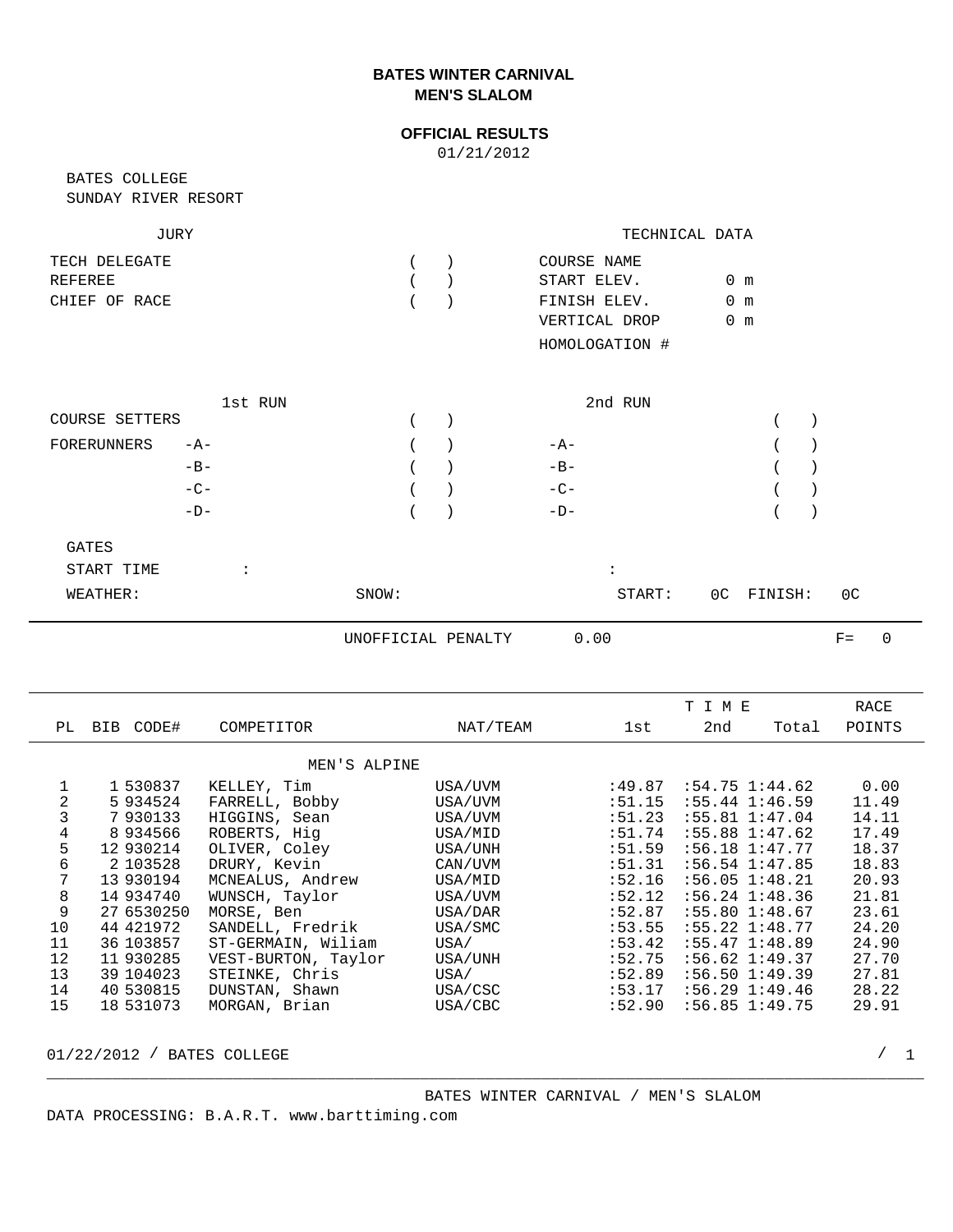|          |                          |                                  |                    |                              | T I M E                                            |                |
|----------|--------------------------|----------------------------------|--------------------|------------------------------|----------------------------------------------------|----------------|
| PL       | BIB CODE#                | COMPETITOR                       | NAT/TEAM           | lst                          | 2nd<br>Total                                       | POINTS         |
| 16       | 33 930047                | BLACK, Hunter                    | USA/DAR            | :53.38                       | $:56.45$ 1:49.83                                   | 30.38          |
| 17       | 17 531918                | JONES, Alex                      | USA/BAT            | :52.60                       | $:57.56$ 1:50.16                                   | 32.30          |
| 18       | 9 532165                 | LEAFE, Trevor                    | USA/DAR            | :52.71                       | :57.47 1:50.18                                     | 32.42          |
| 19       | 23 6530121               | FARRELL, Brad                    | USA/               | : 53.21                      | $:57.16$ 1:50.37                                   | 33.53          |
| 19<br>21 | 47 6530538<br>25 934569  | WOOLSON, Thomas                  | USA/               | :53.94<br>:53.63             | $:56.43$ $1:50.37$<br>:56.91 1:50.54               | 33.53<br>34.52 |
| 22       | 10 930023                | RYAN, Jim<br>COFFEY, Sam         | USA/CBC<br>USA/UNH | :54.53                       | $:56.55$ $1:51.08$                                 | 37.67          |
| 23       | 22 532837                | SHPALL, Bryan                    | USA/MID            | :52.81                       | :58.37 1:51.18                                     | 38.25          |
| 24       | 21 934682                | MCKENNA, Matthew                 | USA/CBC            | :53.68                       | $:57.73$ $1:51.41$                                 | 39.59          |
| 25       | 20 421913                | BREDENGEN, Carl Oscar GrNOR/SMC  |                    | :54.27                       | $:57.60$ $1:51.87$                                 | 42.27          |
| 26       | 38 103751                | TOUTANT, Simon-claude            | USA/               | :54.94                       | $:57.05$ 1:51.99                                   | 42.97          |
| 27       | 51 6530234               | MARSHALL, Craig                  | USA/CBC            | :54.57                       | $:57.44$ $1:52.01$                                 | 43.09          |
| 28       | 59 532350                | NOCEK, Christopher               | USA/WIL            | :54.46                       | $:58.04$ 1:52.50                                   | 45.95          |
| 29       | 28 530197                | CUMMISKEY, Sean                  | USA/WIL            | :54.57                       | $:58.43$ $1:53.00$                                 | 48.86          |
| 30       | 76 6530262               | BECK, Andrew                     | USA/PSU            | :55.42                       | $:58.70$ $1:54.12$                                 | 55.39          |
| 31       | 52 934555                | MULHERN, Liam                    | USA/MID            | :55.25                       | $:59.10$ $1:54.35$                                 | 56.73          |
| 32<br>33 | 70 6530246<br>57 531215  | ENGELKEN, Taber                  | USA/               | :55.30                       | $:59.11$ $1:54.41$<br>$:53.55$ $1:01.11$ $1:54.66$ | 57.08<br>58.54 |
| 34       | 68 934526                | LAWLESS, Jeremy<br>FRUTH, Loudon | USA/SLU<br>USA/SLU | :56.29                       | $:58.48$ $1:54.77$                                 | 59.18          |
| 35       | 61 934543                | LIEB, Coleman                    | USA/BAT            | :56.13                       | $:59.03$ $1:55.16$                                 | 61.45          |
| 36       | 29 6530320               | VAN INGEN, Pieter                | USA/PSU            |                              | $:55.06$ 1:00.16 1:55.22                           | 61.80          |
| 37       | 32 531473                | BRYANT, Nathan                   | USA/SMC            |                              | :54.93 1:00.30 1:55.23                             | 61.86          |
| 38       | 65 531721                | DODGE, Matthew                   | USA/SLU            |                              | :56.08 1:00.07 1:56.15                             | 67.23          |
| 39       | 26 934680                | MARTIN, Dustin                   | USA/SLU            |                              | $:54.27$ 1:01.95 1:56.22                           | 67.64          |
| 40       | 77 103539                | LEVINE, John David               | CAN/SMC            |                              | $:56.18$ 1:00.17 1:56.35                           | 68.39          |
| 41       | 43 103737                | SCOTT, Graham                    | USA/SLU            |                              | $:56.00$ 1:00.62 1:56.62                           | 69.97          |
| 42       | 83 934601                | ATWOOD, Joe                      | USA/CSC            |                              | $:56.57$ 1:00.07 1:56.64                           | 70.08          |
| 43       | 62 530236                | HOUSER, Scott                    | USA/SLU            |                              | :56.25 1:00.52 1:56.77                             | 70.84          |
| 44       | 71 6530475               | HOULE, Carson                    | USA/WIL            |                              | $:57.79$ $:59.33$ $1:57.12$                        | 72.88          |
| 45<br>46 | 79 930210<br>34 103706   | NOCEK, Michael<br>KIDD, Charlie  | USA/BC<br>CAN/UNH  |                              | :56.37 1:01.18 1:57.55<br>:54.17 1:03.48 1:57.65   | 75.39<br>75.97 |
| 47       | 81 6530443               | COLE, Peter                      | USA/BAT            |                              | :58.09 1:00.88 1:58.97                             | 83.67          |
| 48       | 86 930244                | SAMPSON, Tom                     | USA/PSU            |                              | :58.04 1:01.78 1:59.82                             | 88.63          |
| 49       | 16 104120                | DAWSON, Travis                   | USA/UVM            |                              | $:51.79$ $1:12.77$ $2:04.56$                       | 116.26         |
| 50       | 46 103527                | BEADON, Christopher              | CAN/PSU            |                              | $:53.29$ 1:11.58 2:04.87                           | 118.07         |
| 51       | 41 934505                | BAILEY, Nick                     | USA/MID            |                              | :53.44 1:13.09 2:06.53                             | 127.75         |
| 52       | 53 6530179               | THOMAS, Dylan                    | USA/WIL            |                              | $:56.77$ 1:32.85 2:29.62                           | 262.38         |
|          | 52                       |                                  |                    |                              |                                                    |                |
|          |                          | Did Not Finish                   |                    |                              |                                                    |                |
|          | 31 103669                | BERTRAND, Mathieu                | CAN/DAR            | : 0.00                       | : 0.00 : 0.00                                      |                |
|          | 69 930230                | RANDALL, William                 | USA/CBC            | 0.00<br>$\ddot{\phantom{0}}$ | : 0.00<br>: 0.00                                   |                |
|          | 30 103522                | LONG, Braden                     | CAN/DAR            | : 0.00                       | : 0.00<br>: 0.00                                   |                |
|          | 54 103855                | RIVET, Philippe                  | USA/               | : 0.00                       | : 0.00<br>: 0.00                                   |                |
|          | 45 103984                | LAJOIE, Vincent                  | USA/               | : 0.00                       | : 0.00<br>: 0.00                                   |                |
|          | 49 6530504<br>50 6530133 | MOTTAU, Tanner<br>KIRBY, Jack    | USA/<br>USA/       | : 0.00<br>: 0.00             | : 0.00<br>: 0.00<br>: 0.00<br>: 0.00               |                |
|          | 85 531088                | O BRIEN, Kevin                   | USA/SMC            | $\ddot{\phantom{0}}$<br>0.00 | : 0.00<br>: 0.00                                   |                |
|          | 63 934577                | SMITH, Brennan                   | USA/               | : 0.00                       | : 0.00<br>: 0.00                                   |                |
|          | 48 930234                | ROBERTSON, Aaron                 | USA/MID            | : 0.00                       | : 0.00<br>: 0.00                                   |                |
|          | 58 6530187               | MAJOR, Victor                    | USA/WIL            | : 0.00                       | : 0.00<br>: 0.00                                   |                |
|          | 42 6530646               | KEATING, Chris                   | USA/               | : 0.00                       | : 0.00<br>: 0.00                                   |                |
|          | 60 6530523               | SCHUMAN, Keith                   | USA/               | : 0.00                       | : 0.00<br>: 0.00                                   |                |
|          | 67 534179                | MCNAMARA, Kevin                  | USA/HAR            | : 0.00                       | : 0.00<br>: 0.00                                   |                |
|          | 66 304050                | WATANABE, Takehirp               | USA/               | : 0.00                       | : 0.00<br>: 0.00                                   |                |
|          | 72 6530476               | HUNTER, Taylor                   | USA/CSC            | : 0.00                       | : 0.00<br>: 0.00                                   |                |
|          | 64 6350903               | SCHOW, Peter                     | USA/               | : 0.00                       | : 0.00<br>: 0.00                                   |                |
|          | 78 6530172<br>73 934597  | TALBOTT, Brent<br>ZUCCO, Derek   | USA/BAT<br>USA/BC  | : 0.00<br>: 0.00             | : 0.00<br>: 0.00<br>: 0.00<br>: 0.00               |                |
|          |                          |                                  |                    |                              |                                                    |                |

01/22/2012 / BATES COLLEGE 2007 2012 2

/ 2

\_\_\_\_\_\_\_\_\_\_\_\_\_\_\_\_\_\_\_\_\_\_\_\_\_\_\_\_\_\_\_\_\_\_\_\_\_\_\_\_\_\_\_\_\_\_\_\_\_\_\_\_\_\_\_\_\_\_\_\_\_\_\_\_\_\_\_\_\_\_\_\_\_\_\_\_\_\_\_\_\_\_\_\_\_\_\_\_\_\_\_\_\_\_